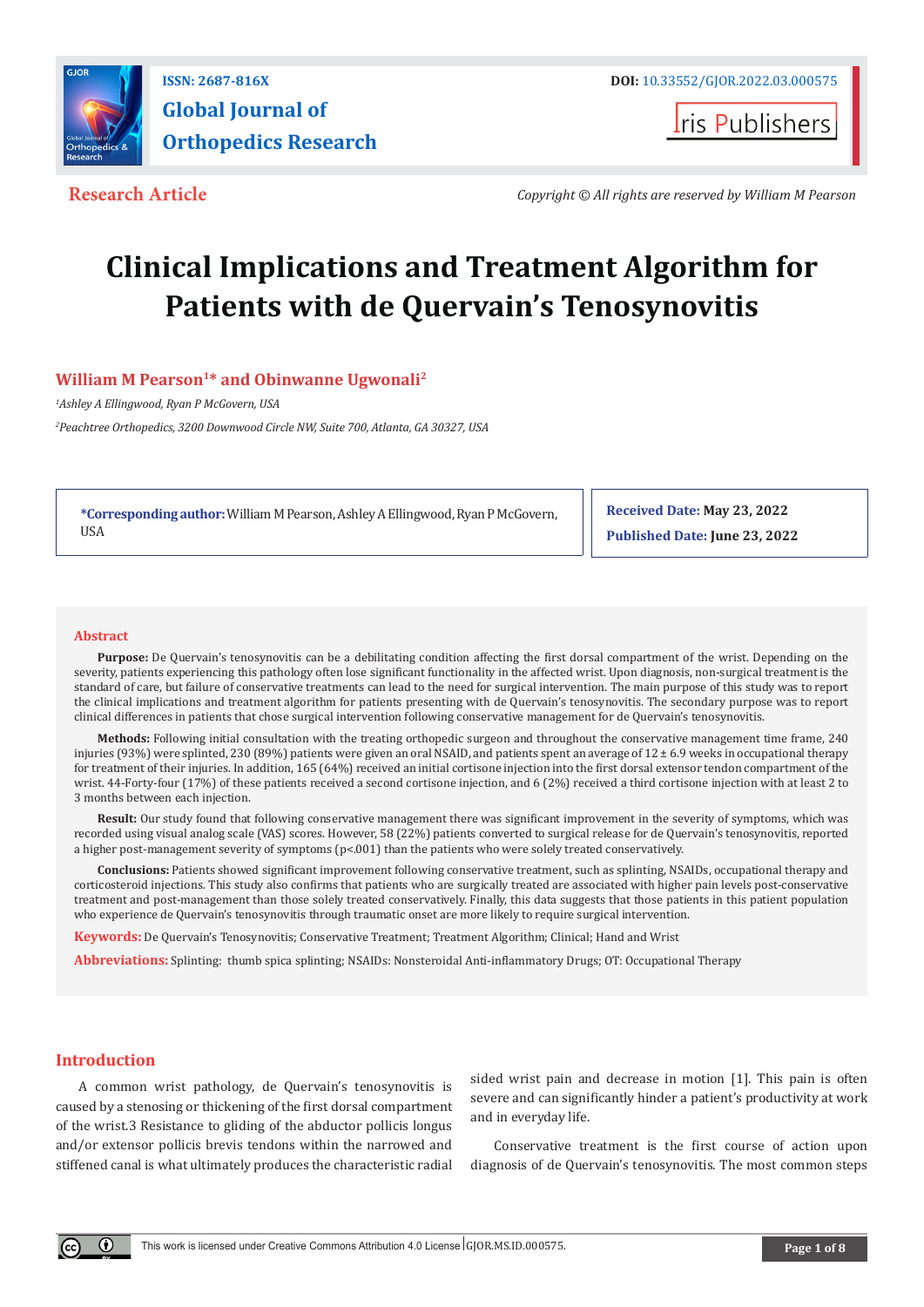taken are to place the patient in a thumb spica splint and to prescribe anti-inflammatory medications in order to reduce inflammation and limit the consequent pressure on the tendons. However, upon removal of the splint, patients' symptoms can sometimes return as they resume normal use of their wrist. Occupational therapy is commonly utilized to increase a patient's function and strength. Corticosteroid injections are often recommended in moderate to severe clinical cases. In those patients that conservative treatment fails, surgical treatment can be recommended. The procedure involves releasing the first dorsal compartment in-line with the thumb extensor tendons within the first dorsal compartment [1-4].

The main purpose of this study was to report the clinical implications and treatment algorithm for patients presenting with de Quervain's tenosynovitis. The secondary purpose was to report clinical differences in patients that chose surgery following conservative management for de Quervain's tenosynovitis.

#### **Methods**

## **Patient Selection**

A retrospective chart review was performed on prospectively collected information of patients treated non-surgically and surgically for de Quervain's tenosynovitis by a single expert orthopaedic surgeon (\*\*\*) within a private orthopaedic group from August 1, 2014, to November 1, 2020. Protocol approval was granted, and oversight for this project was provided by the (\*\*\*) IRB. Inclusion criteria for patients included in the current study are as follows: a clinical diagnosis of de Quervain's tenosynovitis reported in the electronic medical record "Athena"; an x-ray record for the affected wrist. Exclusion criteria for this study included: only being seen by the treating physician as an IME (Independent Medical Examination); previous de Quervain's tenosynovitis release surgery by another physician. All patients diagnosed with de Quervain's tenosynovitis by the treating physician are included in this study and all were treated with the same treatment algorithm.

#### **Clinical Evaluation**

Diagnosis of de Quervain's tenosynovitis begins with patient reported symptoms. Those that describe pain at the first dorsal

compartment or radial aspect of the wrist with use or movement of the hand, specifically ulnar deviation, were further evaluated. Sensitivity to touch in this area is a further indication of de Quervain's tenosynovitis. In addition, the Finkelstein's test is used to confirm a case of de Quervain's tenosynovitis. The Finkelstein test is performed by having a patient place their thumb into their fist and ulnarly deviate their wrist. Significant pain at the radial styloid with this movement is a strong indication of de Quervain's tenosynovitis [5]. Along with clinical examination, patients are imaged with an anterior posterior (AP), lateral and oblique view of the wrist. Radiographic images were taken by a certified x-ray technician and reviewed by the treating orthopaedic physician (\*\*\*) or nurse practitioner (\*\*\*). Providers inspect the images in order to rule out other pathologies visible in an x-ray image, such as a pathologic bone process or an osteophyte that may be causing pain. Lack of visible pathologies increases the probability that the patient's pain is due to de Quervain's tenosynovitis. Patients are encouraged to begin conservative treatment upon diagnosis [3].

#### **Conservative Management**

All patients are treated in the same manner unless they are unable to receive a certain type of treatment due to health concerns or they willingly refuse the suggested treatment course. Figure 1 provides a visual layout for the following treatment algorithm. After the initial evaluation and de Quervain's tenosynovitis diagnosis, patients are first treated conservatively with splinting, NSAIDs and occupational therapy. The appropriate splint is a thumb spica splint, for which the patient is fitted by a certified athletic trainer. The patient is directed to wear the splint at all times for four weeks. Following the four-week period, they are instructed to gradually decrease their use of the splint as tolerated with their pain level. This gradually reintroduces movement and use of the injured tendons [3,4]. It should be noted that a study by Harvey et al. suggests that immobilization is not necessary with corticosteroid injections and that mobilization was encouraged [5]. All patients in this study were encouraged to wear a thumb spica splint by the treating orthopaedic surgeon based on his personal treatment protocol. Patients are encouraged to wear the splint for a few weeks until their pain subsides.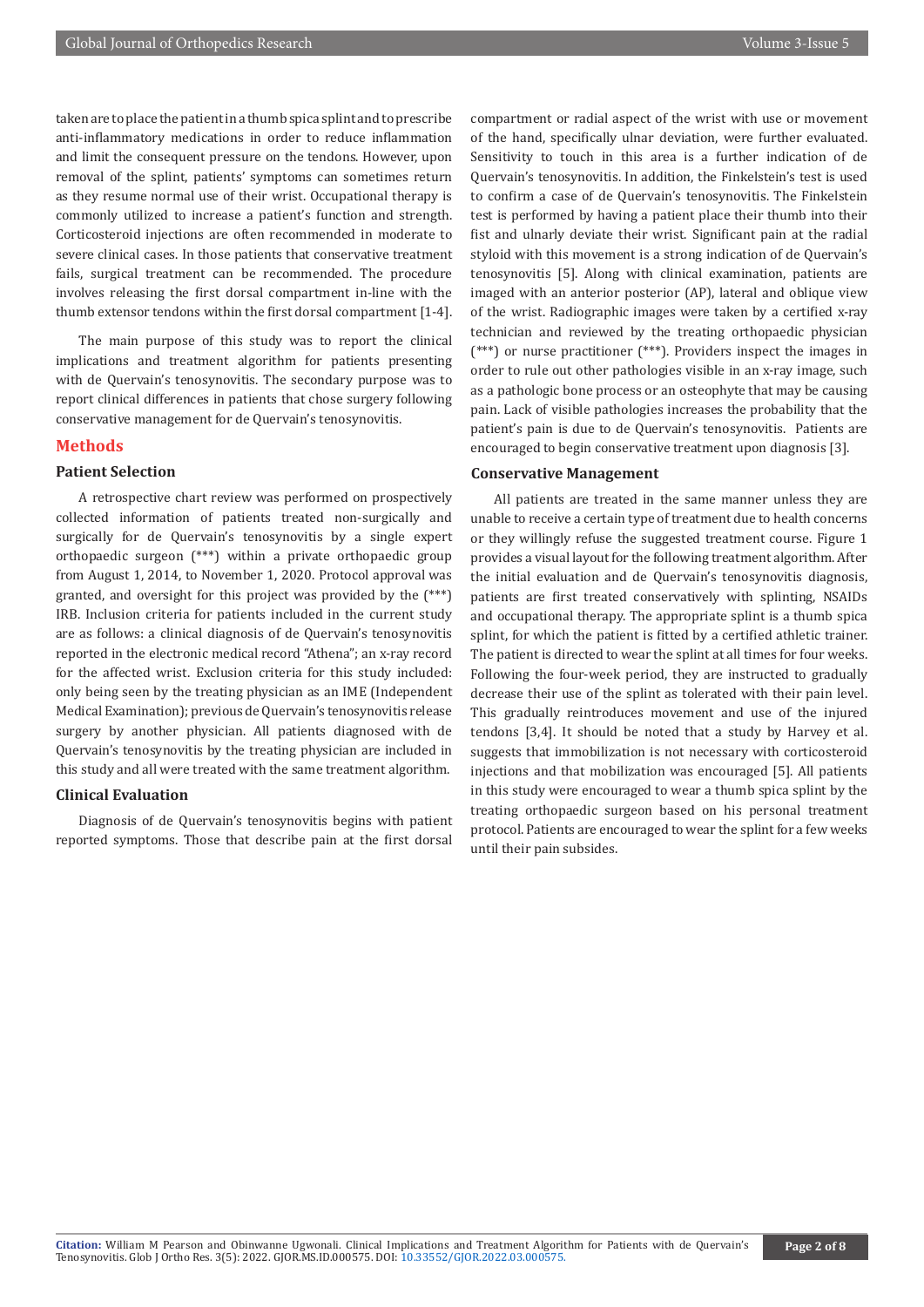

A visual representation to accompany the description in the methods section. This algorithm can be used as an approach to clinical treatment of de Quervain's Tenosynovitis. Pain level is determined by the VAS Scale.

The treating orthopaedic surgeon (\*\*\*) also prescribes NSAIDs for all diagnosed patients. Initially they are given one 15 mg meloxicam tablet daily. In the occasion that a patient has had an adverse reaction to meloxicam or it has proven ineffective for them in the past, the treating orthopaedic surgeon prescribes celecoxib 200 mg at 1 tablet every 12 hours in substitution of meloxicam [3,5].

For occupational therapy, the patient is referred to a certified hand therapist for 2 sessions a week for 6 weeks. In these therapy sessions, therapists are instructed to focus on massaging the affected area and to work on increasing strength and both active and passive ROM in the affected wrist [3,5].

Patients are encouraged to return to the office every 6 weeks for reevaluation, or as dictated by symptom severity. If the patient's VAS score and symptom severity do not improve over the 6-week period, it is an indication that the conservative treatments provided were ineffective. It is possible that the patient may experience complete/partial relief for months at a time before the symptoms return, leading to a larger gap between follow-up appointments. At any point, if the patient experiences satisfactory relief with these conservative treatments, they are discharged from the physician's care. This may be done formally through a follow-up appointment or is indicated by the patient choosing not to return for further treatment.

Corticosteroid injections can be an effective tool for reducing inflammation in patients with de Quervain's tenosynovitis [3]. At the initial visit and upon diagnosis, patients with a VAS score of moderate to severe (see "Clinical Outcomes'' for description of VAS scale) are offered the option to receive their first corticosteroid injection. They may however choose to proceed with the previously stated treatment options before receiving an injection.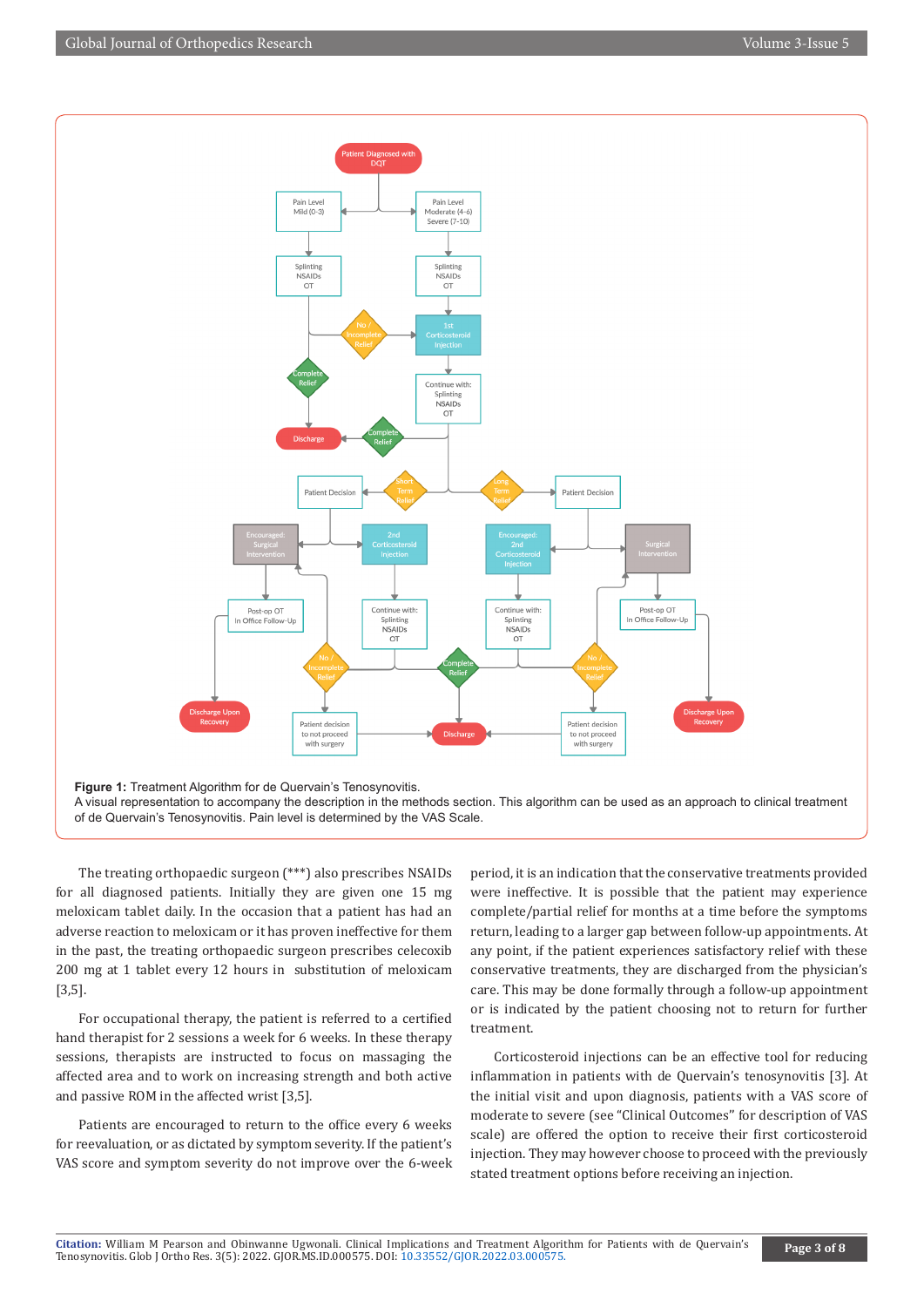The injection is performed by injecting a solution of 1cc of 1% Lidocaine HCl Injection, USP 300mg/30mL (10mg/mL), 1cc of 0.25% Bupivacaine Hydrochloride Injection, USP 75mg/30mL (2.5mg/mL), and either 1cc of Methylprednisolone Acetate Injectable Suspension USP 40mg/mL or 1cc of Celestone Soluspan (betamethasone sodium phosphate and betamethasone acetate) Injectable Suspension, USP 30 mg/5mL (6mg/mL) to the base of the thumb at the first dorsal compartment of the wrist with a short 25 gauge needle.

Methylprednisolone is given to patients with Caucasian complexion, and Celestone Soluspan is given to patients of color. This is to avoid blanching discoloration of the patient's skin caused by Methylprednisolone [7-9]

Patients with a mild VAS score at their initial visit are only offered an injection at their second office visit when it is clear that the splinting, NSAIDs, and therapy treatments did not provide any symptom relief on their own. In the time period following the first corticosteroid injection, the patient is instructed to continue the other conservative treatments (splinting, NSAIDs, and therapy).

At the follow-up appointment after the first corticosteroid injection, a patient's de Quervain's symptoms are reevaluated. At this time, the patient self-reports the effectiveness of the injection paired with the other conservative treatments. If the patient reports no relief or short-term relief (less than 6 weeks of symptom relief) and their symptoms have since returned, surgical intervention in encouraged. Patients may sometimes choose a second corticosteroid injection in order to try to avoid surgical intervention. Similar to the first injection, patients are instructed to continue with conservative treatment following the second injection. The treating physician requires a minimum of two months between corticosteroid injections. If the patient opts for a second injection and their symptoms return, surgical intervention is again recommended. If the patient declines surgical intervention at this time, they are often discharged from the physician's give n the risk of tendon rupture with multiple cortisone injections [9-11].

If the patient reports long-term relief (greater than 6 weeks of symptom relief) from the first injection, a second corticosteroid injection in encouraged if their symptoms return. The second injection protocol is identical to the first. Surgical intervention is often not recommended in this situation although some patients may choose to proceed with surgery instead of receiving another cortisone injection. The patient is instructed to continue with the other conservative treatments following the second injection. If the patient does not experience satisfactory symptom relief following the second injection, surgical intervention is recommended. The patient is discharged from the physician's care if he/she does not choose to proceed with surgical intervention.

Due to the weakening effect of the corticosteroid injections, the orthopedic surgeon does not offer a third injection to the same area because of the increased risk of spontaneous tendon Rupture [10- 12] (Figure 1).

Intraoperative Technique

Patients that are recommended for surgical intervention are guided through standard preoperative planning and approval. Typically done under general anesthesia, the treating orthopaedic surgeon releases the affected first dorsal compartment as described by Ilyas et al. The incision site is closed with suture and covered with a bandage.15,18 It should be noted that Ilyas et al. states that they perform this procedure under local anesthesia.15 (\*\*\*) will perform this procedure under general, local, and MAC anesthesia, dependent upon the wishes of the patient. It is possible that a higher-than-normal percentage of patients in this population choose general anesthesia because they have had a traumatic injury. Traumatic injuries may cause increased sensitivity of adjacent tissue in addition to their de Quervain's tenosynovitis, and therefore to be in more pain and under greater stress. These factors may increase the desire for general anesthesia.

#### **Post-Operative Care**

After surgery, patients that do not have Penicillin allergies are required to take one keflex 500 mg tablet every 6 hours for the first 24 hours following the operation. This amounts to a total of 4 tablets which are prescribed to the patient prior to surgery. The ASHP guidelines and a few other reports state that prophylactic antibiotic use for clean hand procedures is not indicated [13-19]. However, because of the treating physician's goal preventing all infection, prophylactic antibiotics are prescribed. Both methods of operation should be considered as acceptable.

For postoperative pain management, patients are initially prescribed 30 tablets of hydrocodone 7.5 mg-acetaminophen 325 mg to be taken every 6 hours or as needed. If the patient requests or requires a weaker narcotic for post-operative pain management, the patient may be given a prescription on the day of surgery for 30 tablets of tramadol 50 mg to be taken every 6 hours or as needed. Patients are encouraged to wean off narcotic pain medication as soon as they can comfortably do so. It should be noted that recent CDC guidelines does not recommend postoperative opioid analgesics for surgical procedures in this category. If opioids are indicated, they recommend no more than a 3-day supply [20]. Similar to the thought process behind the use of general anesthesia, many patients in this population have experienced some traumatic event that has led to their de Quervain's tenosynovitis. Because of this, they tend to have higher pain levels and are under greater stress, and therefore increases the need for stronger pain-relieving medication. There is much support for significantly reducing the prescription of opioid medication across the board, and we agree with this statement. The described pain management is the traditional protocol originally followed by this practice, but this protocol is actively being revised and monitored in accordance with recent evidence. Post-operative pain for a surgery involving only a de Quervain's release can be managed with NSAIDs. However, patients in this population often undergo surgeries involving multiple procedures increasing their post-operative pain levels and need for opioid medication.

Patients were required to return to the office 10-14 days after surgery. During this appointment, the nurse practitioner or certified athletic trainer removes the patient's sutures and cleans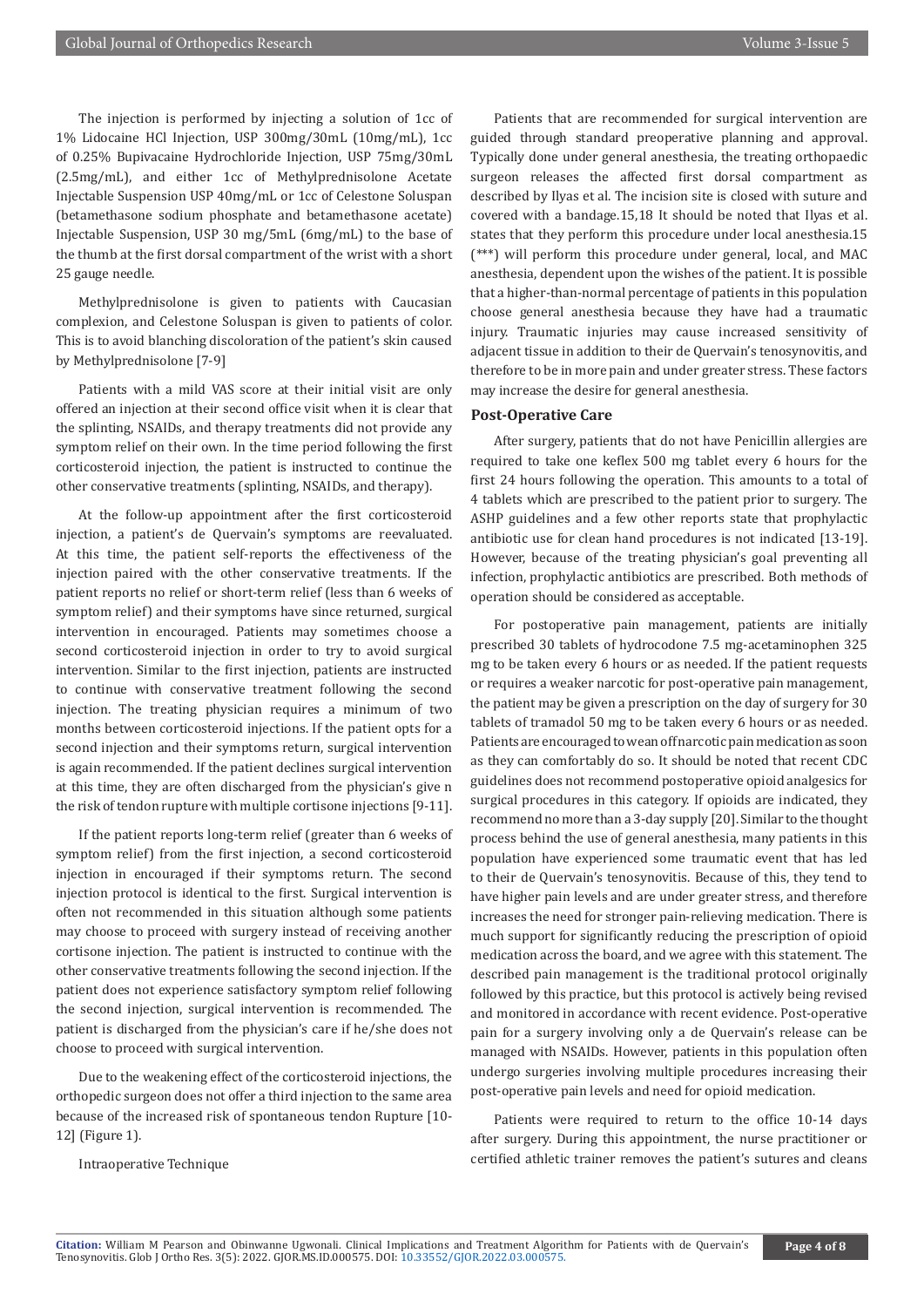the incision site. After this visit, the patient is cleared to begin therapy with a certified hand therapist twice a week. The treating orthopaedic surgeon recommends immediate active and passive ROM therapy with no restrictions in order to regain strength and ROM lost with surgery. Patients are encouraged to continue to follow up in office every 6 weeks so that recovery progress, pain level, and symptom severity can be monitored [1]. If significant pain persists, patients can be prescribed pain medication for up to 90 days following surgery, after which they are referred to a pain management specialist.

#### **Clinical Outcomes**

A visual analog scale (VAS) was used to collect a measurable pain level (0, no pain; 10, worst imaginable pain) for each patient. This was taken by a clinical assistant at the initial consultation and following any conservative management and surgical intervention. The treating orthopaedic surgeon categorized each patient's pain severity as mild (VAS, 0-3), moderate (4-6), or severe (7-10) to give insight into the patient's improvement and therefore differentiate the appropriate treatment pathway demonstrated in the treatment algorithm (Figure 1). Additionally, to assess the patient's improvement, the treating orthopaedic surgeon will subjectively evaluate the patient's ability to return to their normal activities of daily living. For instance, can the patient pick up a cup of coffee or their child without pain [21-24].

#### **Statistical Analysis**

Descriptive analysis for patient demographics and pertinent medical information were performed. Pre- and postoperative

#### **Table 1:** Mechanism of Injury.

comparisons between the surgical and non-surgical groups were analyzed using t-tests, chi-square or Fisher's exact test, depending on the category of data. All statistical analysis was performed with an a-priori alpha set of p<.05. All data was analyzed using a common statistical software program (IBM SPSS Statistics, Version 25, Armonk, NY).

# **Result**

### **Patient Result**

After administering the inclusion criteria, 243 (190 female and 53 male) patients with 259 injuries were eligible to be included in this study with a mean age of  $43.9 \pm 11.8$  years (mean  $\pm$  SD) and BMI of  $29.6 \pm 7.1$  at the time of initial consultation with the treating orthopaedic surgeon. Most injuries reported an atraumatic onset (58%), however various mechanisms of traumatic injuries were reported and are presented in Table 1. One hundred and forty-one (54%) involved the right hand, while 118 (46%) involved the left. Upon radiographic evaluation, these patients presented with a mean radial inclination of  $23.5 \pm 3.4$  mm and radial height of 12.2 ± 7.2 mm. The injuries included in this study were from a diverse background with racial demographics presented in Table 2. Most patients reported no comorbidities (56%), although 81 (31%) were classified as obese (BMI> 30), 8 (3%) patients had diabetes and 4 (2%) reported a previous diagnosis of rheumatoid arthritis. A total of 204 (79%) of patients reported never smoking, while 30 (12%) patients were classified as former smokers, 12 (5%) patients were light smokers, 9 (4%) were moderate smokers and 4 (2%) were heavy smokers at time of evaluation [25-27].

|                             | <b>Patients</b> | Percentage |
|-----------------------------|-----------------|------------|
| Atraumatic                  | 150             | 57.9       |
| Fall                        | 19              | 7.3        |
| Crush                       | 14              | 5.4        |
| Lifting                     | 14              | 5.4        |
| Push/Pull                   | 3               | 1.3        |
| MVA                         | 38              | 14.7       |
| Hyperextension              | 7               | 2.7        |
| Previous Wrist Surgery      | 14              | 5.4        |
| MVA: Motor Vehicle Accident |                 |            |

**Table 2:** Racial Demographics.

|                        | Patients (N) | Percentage (%) |
|------------------------|--------------|----------------|
| Asian                  | 11           | 4.2            |
| Asian American         |              | 1.9            |
| Black/African American | 88           | 34             |
| Filipino               |              | 0.8            |
| Hispanic               | 14           | 5.4            |
| Mexican                |              | 0.8            |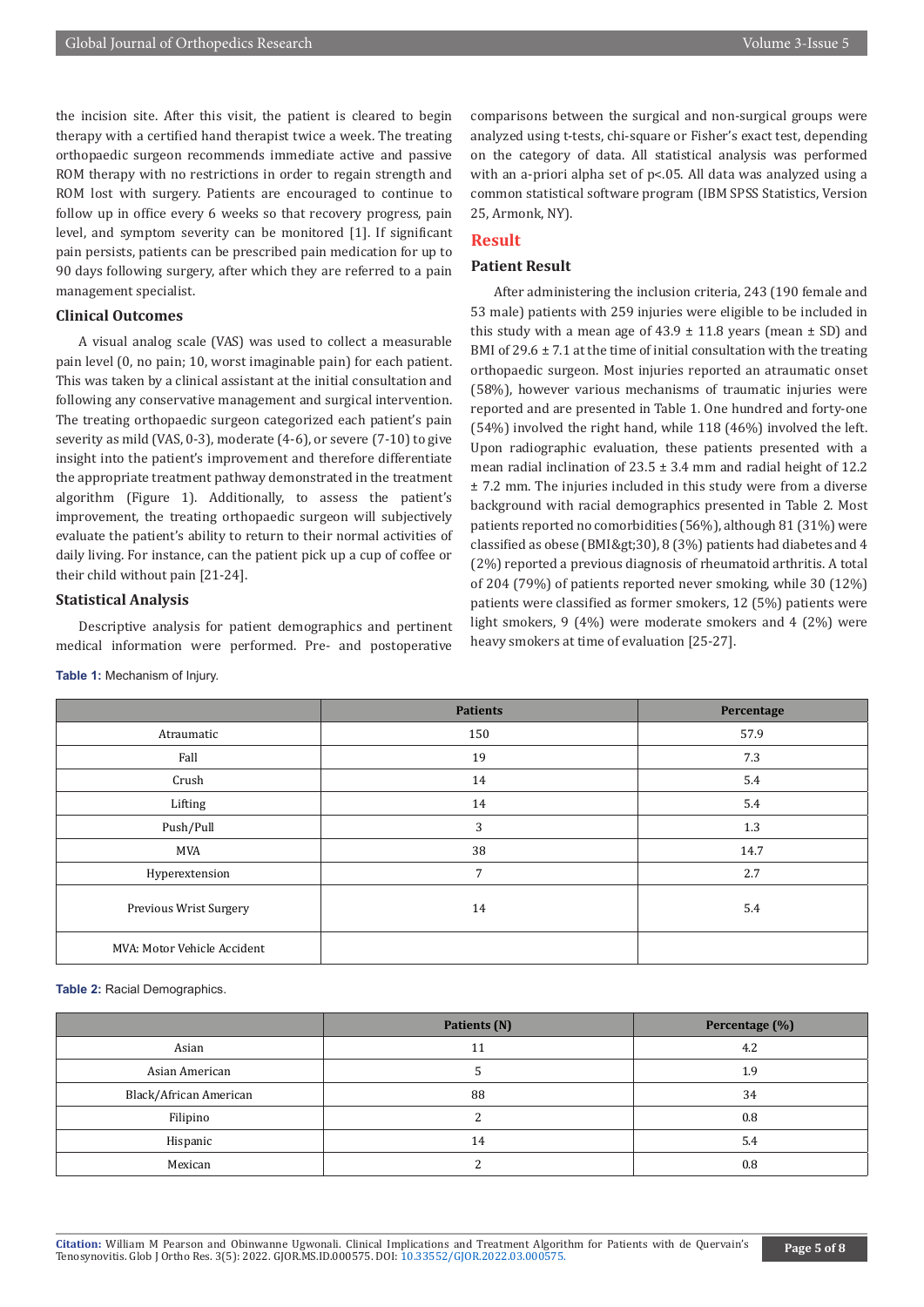| Other                             |    | 0.4  |  |
|-----------------------------------|----|------|--|
| Vietnamese                        |    |      |  |
| White                             |    |      |  |
| 75                                |    |      |  |
| 29                                |    |      |  |
| Black/African American - Hispanic |    | 1.2  |  |
| White/Hispanic                    | h  | 2.3  |  |
| Declined to Specify               | 50 | 19.3 |  |

Following initial consultation with the treating orthopedic surgeon, 240 injuries (93%) were splinted to limit motion at the thumb and wrist. Based on the treatment algorithm previously presented, 165 (64%) received an initial cortisone injection to the first dorsal extensor tendon compartment of the wrist, 44 (17%) of these patients received a second cortisone injection, and 6 (2%) received a third cortisone injection. Additionally, 230 (89%) patients were given an oral NSAID (\*\*\*) during the conservative management timeframe. For the 259 reported injuries, patients spent an average  $12 \pm 6.9$  weeks in occupational therapy for treatment of their injuries. Following conservative management patients were seen in the treating orthopaedic surgeon's office for follow-up at an average  $14 \pm 2.8$  weeks following initial consultation. 201 (78%) of 259 injuries were released from follow-up care, with 58 (22%) converted to surgical release for de Quervain's

Tenosynovitis (Tables 1&2).

#### **Clinical Outcomes and Statistical Analysis**

Following conservative management patients reported VAS scores of  $4.9 \pm 2.9$ , which was a significant improvement (p<.001) from initial VAS scores of  $6.1 \pm 2.4$  upon initial consultation. Changes in initial severity of symptoms and post-conservative management are reported in Table 3. An increase in patients reporting mild symptoms after conservative management demonstrated a significant improvement (p<.001) from 39 injuries initially to 83 injuries after treatment. Additionally, a significant decrease (p=.002) in patients reporting severe symptoms demonstrated improvement from 121 injuries to 85 injuries following conservative management. Four (1%) injuries were lost to followup for reporting VAS and severity levels following conservative management.

**Table 3:** Severity of Symptoms.

|                | <b>Pre-Management</b> (N) | Post-Management (N) | Significance (p-value) |
|----------------|---------------------------|---------------------|------------------------|
| Mild $(0-3)$   | 39                        | 83                  | $< 0.01*$              |
| Moderate (4-6) | 99                        | 87                  | 0.314                  |
| Severe (7-10)  | 121                       | 85                  | $.002*$                |

\* Significant at p<0.05

As previously reported, 201 (78%) injuries were treated with only conservative management and 58 (22%) injuries progressed to surgical intervention. Demographic and clinical comparisons between the non-surgical and surgical groups are presented in Table 4. The patients that underwent surgical release for de Quervain's tenosynovitis had significantly higher BMI's (p=.032), higher post-conservative management VAS (p<.001) scores, higher post-management severity of symptoms (p<.001) and were more likely to have undergone a second cortisone injection during their conservative management time period (p=.003).

**Table 4:** Post-Conservative Management Demographics.

|                                    | <b>Conservative Management (N=201)</b> | <b>Surgical Intervention (N=58)</b> | Significance (p-value) |
|------------------------------------|----------------------------------------|-------------------------------------|------------------------|
| Age (mean $\pm$ SD)                | $43.5 \pm 12.0$                        | $45.4 \pm 11.2$                     | 0.278                  |
| Gender (Female:Male)               | 159:42:00                              | 45:13:00                            | 0.856                  |
| BMI (mean $\pm$ SD)                | $29.1 \pm 6.4$                         | $31.4 \pm 8.9$                      | $.032*$                |
| Handedness (Left:Right)            | 97:104                                 | 21:37                               | 0.134                  |
| Trauma (Yes:No)                    | 78:123                                 | 31:27:00                            | 0.051                  |
| Medications (Yes:No)               | 188:33:00                              | 53:05:00                            | 0.375                  |
| Radial Inclination (mean $\pm$ SD) | $23.5 \pm 3.4$ mm                      | $23.5 \pm 3.4$ mm                   | 0.909                  |
| Radial Height (mean $\pm$ SD)      | $12.3 \pm 8.1$ mm                      | $11.9 \pm 2.0$ mm                   | 0.65                   |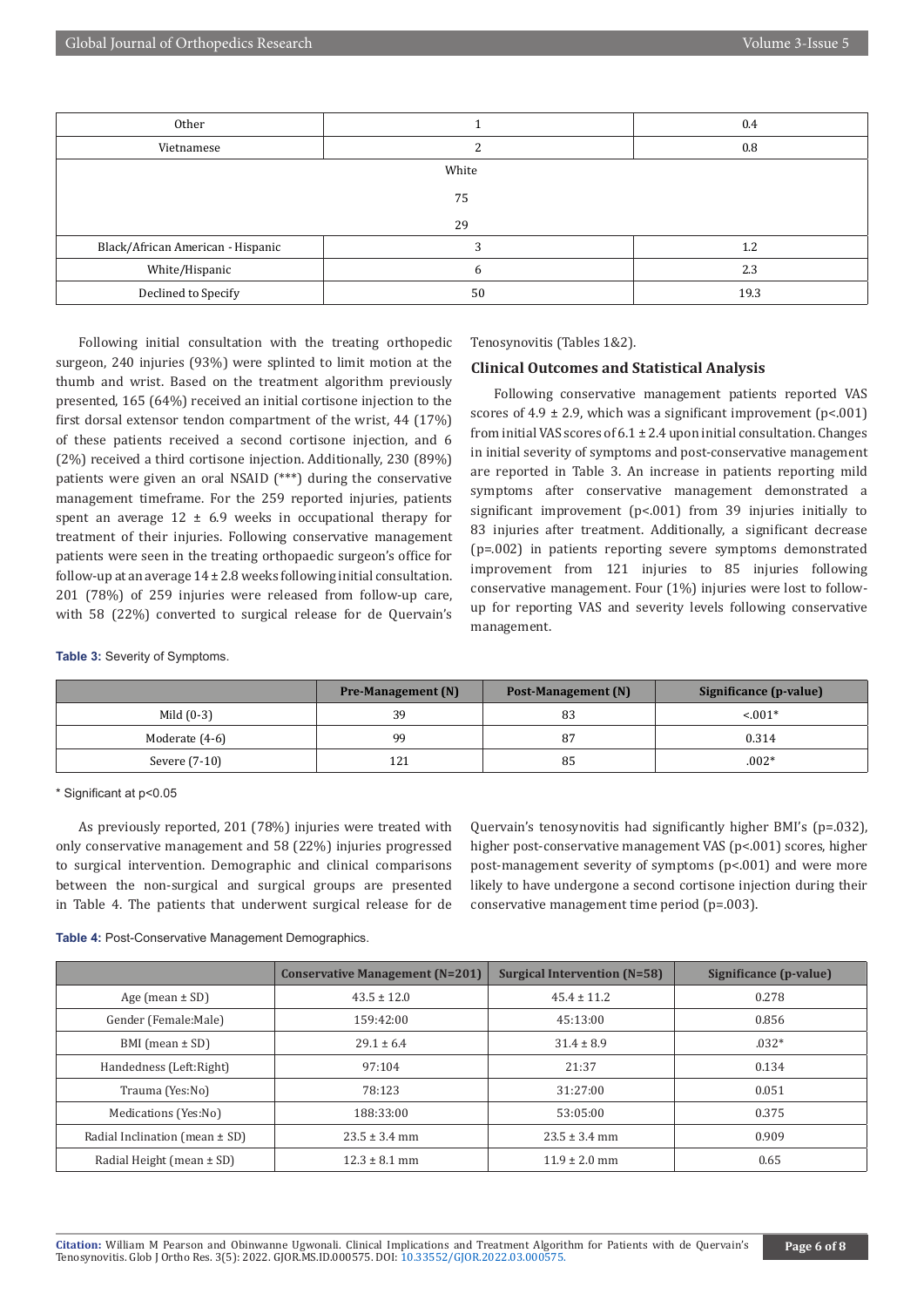| Pre-Management VAS (mean ± SD)                      | $6.1 \pm 2.4$         | $6.3 \pm 2.3$        | 0.491     |
|-----------------------------------------------------|-----------------------|----------------------|-----------|
| Post-Management VAS (mean ± SD)                     | $4.6 \pm 3.0$ (n=198) | $6.3 \pm 2.1$ (n=57) | $< 0.01*$ |
| Pre-Management Severity (Mild:Mod-<br>erate:Severe) | 34:74:93              | 5:25:28              | 0.278     |
| Post-Treatment Severity (Mild:Moder-<br>ate:Severe) | 79:58:61 (n=198)      | $4:29:24(n=57)$      | $< 0.01*$ |
| Splinting (Yes:No)                                  | 187:14:00             | 53:05:00             | 0.775     |
| 1 Injection (Yes:No)                                | 124:77                | 41:17:00             | 0.212     |
| 2 Injections (Yes:No)                               | 26:175                | 18:40                | $.003*$   |
| 3 Injections (Yes:No)                               | 0.2625                | 3:55                 | 0.128     |
| Occupational Therapy (mean $\pm$ SD)                | $11.7 \pm 6.6$ weeks  | $13.2 \pm 7.4$ weeks | 0.151     |

For the 58 patients with a traumatic onset of symptoms, 53% (31/58) underwent surgical intervention while 47% (27/58) participated in only conservative management for their injuries. These patients who had traumatic onset of symptoms demonstrated significantly higher VAS scores on initial evaluation (6.5/10 vs 5.8/10, p=.026) when compared to those with nontraumatic onsets, respectfully, as well as with mean change in VAS from pretreatment to posttreatment (-1.6 vs. -0.8, p=.021). There was no significant difference between groups when comparing VAS scores following surgical intervention or conservative management (4.9 vs 5.0, p=.667 respectively) (Tables 3&4).

### **Discussion**

 Perhaps the most interesting finding from this study, is that those patients who were traumatically injured and consequently developed de Quervain's tenosynovitis had a higher likelihood of undergoing a surgical release. Although not technically statistically significant (p=.051), fifty-three percent (31/58) of injuries that received surgical intervention developed de Quervain's tenosynovitis symptoms following a traumatic event. On the contrary, 39% (78/201) of injuries that received only conservative treatment developed symptoms as a result of a traumatic event. This is a possible indication that serious traumatic events can lead a patient to be predisposed to surgical intervention. This correlation however could be skewed by the fact that this patient population has a high incidence of traumatic injury as (\*\*\*) sees many patients that are injured in either a motor vehicle or workplace accident.

It is interesting to note that the surgical outcomes of the patients were significantly worse than those in previously published literature. Ilyas et al. in 2007 reported a surgical intervention "cure rate" of greater than 91%.15 Similarly, Garcon et al. in 2018 stated that of 80 surgical cases, patients experienced total functional impairment regression in 85% of those cases10 It does not state in these reports the circumstances of the patients' injuries. Traumatic injury events often create multiple injuries. As a result, the treatment of de Quervain's tenosynovitis injury may be impacted by the other injuries present. Often a de Quervain's release surgery is accompanied by several other procedures in the affected wrist. As is common with surgical outcomes, the more intraoperative work that is done, the more healing involved and the less likely a perfect outcome will be achieved. It is for this reason

that the surgical outcomes expressed in this study may be less than perfect than those reported by Ilyas and Garçon.10,15 However it should be noted that despite these external factors affecting patient outcomes, the conservative treatment algorithm outlined in Figure 1 still lead to an improvement of patient symptoms and a decrease in VAS scores.

As a part of this study, patient's initial radiographic images of the effected wrist were examined and evaluated for radial height and inclination. After statistical evaluation, there was no evidence of a relationship between these factors and the severity of disease or need for surgical intervention.

In addition, this study provides more evidence for the theory that conservative nonsurgical treatments are the most effective at reducing a patient's pain level and symptom severity when suffering from a de Quervain's tenosynovitis injury. This study was able to demonstrate that the treatment algorithm displayed in Figure 1 is an effective treatment approach for dealing with de Quervain's tenosynovitis and was shown to lead to a decrease in patient VAS scores in the majority of cases. Early and consistent conservative treatment appears to be the best course of action to give patients the greatest chance of improvement. The treatment suggested here is based on the experience of a single physician and his patient population which may have a higher percentage of traumatically induced de Quervain's tenosynovitis and therefore may be considered controversial. However, the algorithm presented here can be used as a tool for both young and experienced physicians to guide their treatment decision making process, when dealing with a patient population with a large number of traumatically-induced de Quervain's tenosynovitis.

Goel et al. in 2014, Ilyas et al. in 2007, and other articles outline the rehabilitative options including both conservative and surgical for the treatment of de Quervain's tenosynovitis.3,10,11,15 Modes of treatment are consistent across these reports. Conservative treatments are the same as those outlined in this study. Thumb spica splinting, oral anti-inflammatory medications, occupational therapy, and corticosteroid injections are universally employed. These studies however do not provide a timeline or framework for how to use these methods. This study takes these treatment methods and suggests a way in which to use them. Physicians of all kinds can use this framework to guide their decision making, and to